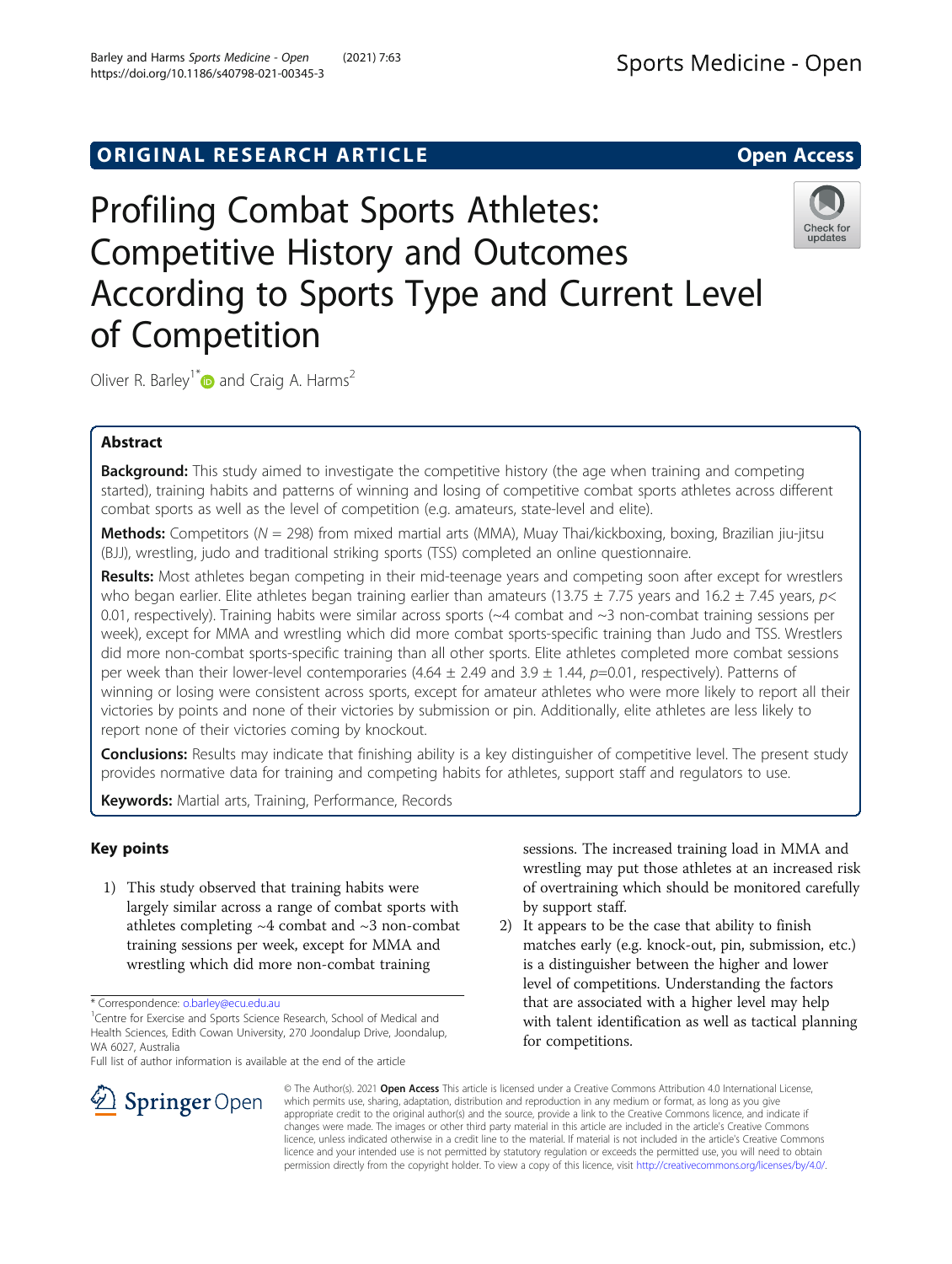3) Most combat sports athletes began training at a similar age (14–16 years old), except for wrestlers who started training at a much younger age  $(\sim 12)$ years old) which may have significant impacts on how regulators try to understand how athletes are recruited into the sports.

#### Background

Combat sports are a collection of contact sports that typically involve one-on-one combat between competitors under a specific ruleset. The rulesets vary greatly between different combat sports, with techniques such as punches and kicks being utilised in striking sports, chokes and joint locks in grappling sports, and a mixture of both kinds of techniques in mixed-style sports [\[1](#page-10-0)]. Bouts can be concluded in many ways depending on the ruleset including finishes via the execution of specific techniques (e.g. pinning an opponent to the mat in wrestling), an opponent submitting or being rendered unconscious by a submission hold (e.g. joint manipulation or choke) or strike (e.g. punch or kick), official intervention (e.g. doctor determining it is unsafe to continue), and the totalling of points or a subjective judge's decision [[1](#page-10-0)]. The wide range of potential techniques and paths to victory result in diversity within competitions. Combat sports are popular worldwide with  $\sim$ 20% of gold medals being available in combat sports in the 2016 Olympic games and professional sports like boxing and mixed martial arts generating millions of views worldwide [\[2](#page-10-0), [3\]](#page-10-0). Outside of elite-level competition, millions of members of the public worldwide practice combat sports recreationally [\[4](#page-10-0), [5\]](#page-10-0). Despite this level of popularity, there are still significant gaps in the literature in profiling combat sports athletes. Such profiling research can be used to inform interventions both from a training and a policy perspective by informing governing bodies on the populations they aim to design rules and regulations for. Much of the previous research has focused on identifying physical characteristics (e.g. such as strength and power) relative to competitive success  $[6-8]$  $[6-8]$  $[6-8]$  $[6-8]$ , with some research on the psychological profile (e.g. aggression and psychoticism)  $[9-12]$  $[9-12]$  $[9-12]$  $[9-12]$  $[9-12]$  of combat sports athletes.

While there is some research looking at training load in combat sports  $[13-16]$  $[13-16]$  $[13-16]$ , there is a paucity of research examining the regular training habits of combat sports athletes across different disciplines. Kotarska and Nowak [[17\]](#page-11-0) found that most combat sports athletes trained 3–7 times a week, with the frequency being higher in competitive athletes. However, this study focused mostly on health-related factors as opposed to competitive ones (such as competitive records including different methods of victory). We are unaware of research that has investigated the training habits of combat sports athletes at different points in the competitive cycle (e.g. in regular training or prior to competition). While there is some research investigating the age that combat sports athletes began competing [[18\]](#page-11-0), there is a lack of research around deeper competitive histories including when athletes began to train. Some research has looked at common competitive outcomes, though much of it has focussed on outcomes more generally such as winning and losing relative to time-motion analysis [[19](#page-11-0)] or how they are influenced by factors such as weight-cutting [[20\]](#page-11-0) and such data has not been reported in many combat sports. Further, little is known about the influence of factors such as the type of combat sports (e.g. boxing compared to wrestling) and current level of competition (e.g. professional and semi-professionals [elite] compared to amateurs) on training habits as well as competitive history and outcomes. For example, it is not known whether karate exponents began training and competing at different times compared to judo fighters, whether wrestlers are training more frequently before a competition than mixed martial arts fighters and whether elite combat sports athletes train more frequently in general and before a competition than amateur athletes.

The aim of this study was to examine training habits, competitive history and outcomes of combat sports athletes according to the type of combat sports and current level of competition. No hypotheses are proposed as the study is exploratory in nature. The potential role of age and body mass index (BMI) as potential covariates was examined to provide a comprehensive examination of these effects. BMI was selected due to the significant prevalence of weight manipulation within combat sports [[18,](#page-11-0) [21](#page-11-0), [22](#page-11-0)]. Developing a better understanding of the athletes competing within combat sports will allow competitors to identify the competitive styles and training habits associated with greater success as well as aiding organisers and regulators in developing better communication strategies.

## Methods

#### Participants

Combat sports athletes that were at least 18 years old and registered in combat sports organisations and/or active members of combat sports gyms were recruited for this study. Participants were required to have a competitive record in a combat sports to be eligible for the study. Data was collected between August to December in 2019.

As can be seen in Table [1,](#page-2-0) most of the participants resided in the USA. In the previous 12 months, the participants had participated in a variety of martial arts including boxing, Brazilian jiu-jitsu (BJJ), Muay Thai/ kickboxing (MT/KB), wrestling, mixed martial arts (MMA), judo, taekwondo, and karate. Given the low numbers in the Karate group, these participants were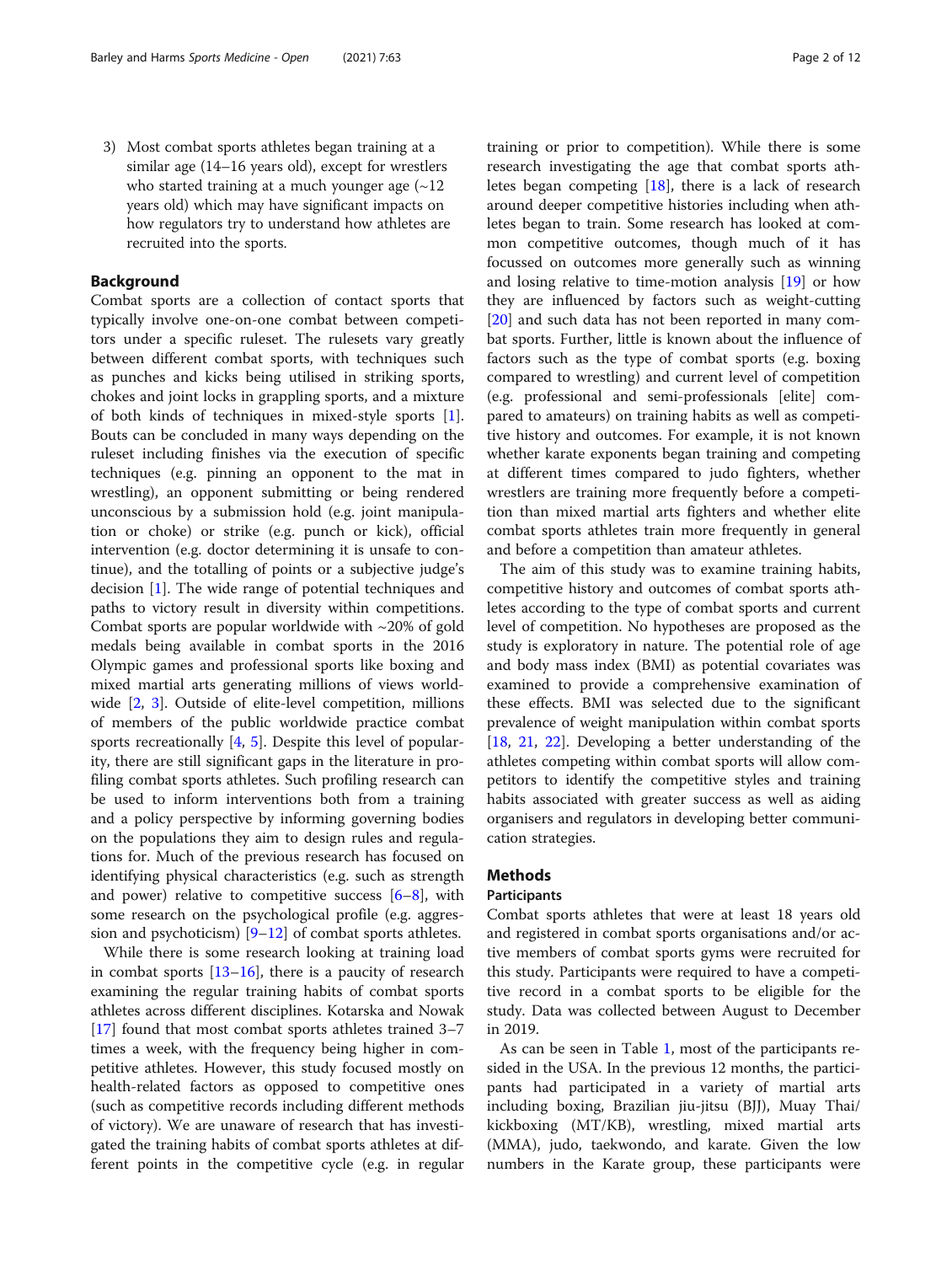<span id="page-2-0"></span>

| Characteristic                  |                                                          |                                           |                                                           |                                                                      | Findings                                                        |                                                                |                                    |                                                 |                                               |
|---------------------------------|----------------------------------------------------------|-------------------------------------------|-----------------------------------------------------------|----------------------------------------------------------------------|-----------------------------------------------------------------|----------------------------------------------------------------|------------------------------------|-------------------------------------------------|-----------------------------------------------|
| Country of<br>residence         | female: $N = 42$ 11 (26.2%)<br>$N = 298/$<br>Total:      | $n = 145(48.7%)/n =$<br>USA:              | $=43(14.4\%)/n =$<br>2 (28.6%)<br><b>Australia:</b>       | 6 (14.3%)<br>Š                                                       | $n = 36 (12.1\%)/n = n = 16 (5.4\%)/n =$<br>4 (9.5%)<br>Canada: | $n = 58(19.40\%)$<br>$n = 9(21%)$<br>Other:                    |                                    |                                                 |                                               |
| Current primary<br>sport        | female: $N = 42$ (19%)<br>$V = 298/$<br>Total:           | $n = 61 (20.5\%)/n = 8$<br><b>Boxing:</b> | $n = 58(19.5\%)/n =$<br>Brazilian jiu-jitsu:<br>6 (14.3%) | $n = 46$ (15.4%)/ $n =$<br>kickboxing:<br>Muay Thai/<br>10 (23.8%)   | $n = 43 (14.4\%)$<br>$n = 1 (2.4\%)$<br>Wrestling:              | Mixed Martial Arts: Judo:<br>$n = 30(10.1\%)/n =$<br>5 (11.9%) | $n = 26 (8.7%)/$<br>$n = 1 (2.4%)$ | $n = 24 (8.1\%)/n =$<br>Taekwondo:<br>9 (21.4%) | $n = 10 (3.4\%)$<br>$n = 2 (4.8%)$<br>Karate: |
| Current level of<br>competition | female: $N = 42$ $n = 18$ (42.9)<br>$V = 298/$<br>Total: | $n = 115(38.6%)$<br>Amateurs:             | $n = 99 (33.2\%)/n =$<br>Regional/state:<br>6 (14.3%)     | $n = 56 (18.8\%)/n =$<br>international:<br>14 (33.3%)<br>National or | Semi-professional: Professional:<br>2 (4.7%)                    | $n = 13 (4.4\%)/n = n = 15 (5\%)/n = 2$<br>(4.7%)              |                                    |                                                 |                                               |

aIn addition to the USA, Australia, the UK and Canada, participants resided in 33 other countries, with most countries represented by one to 6 participants ≌<br>≌ ž  $\geq$ 튭  $5, w$ ž.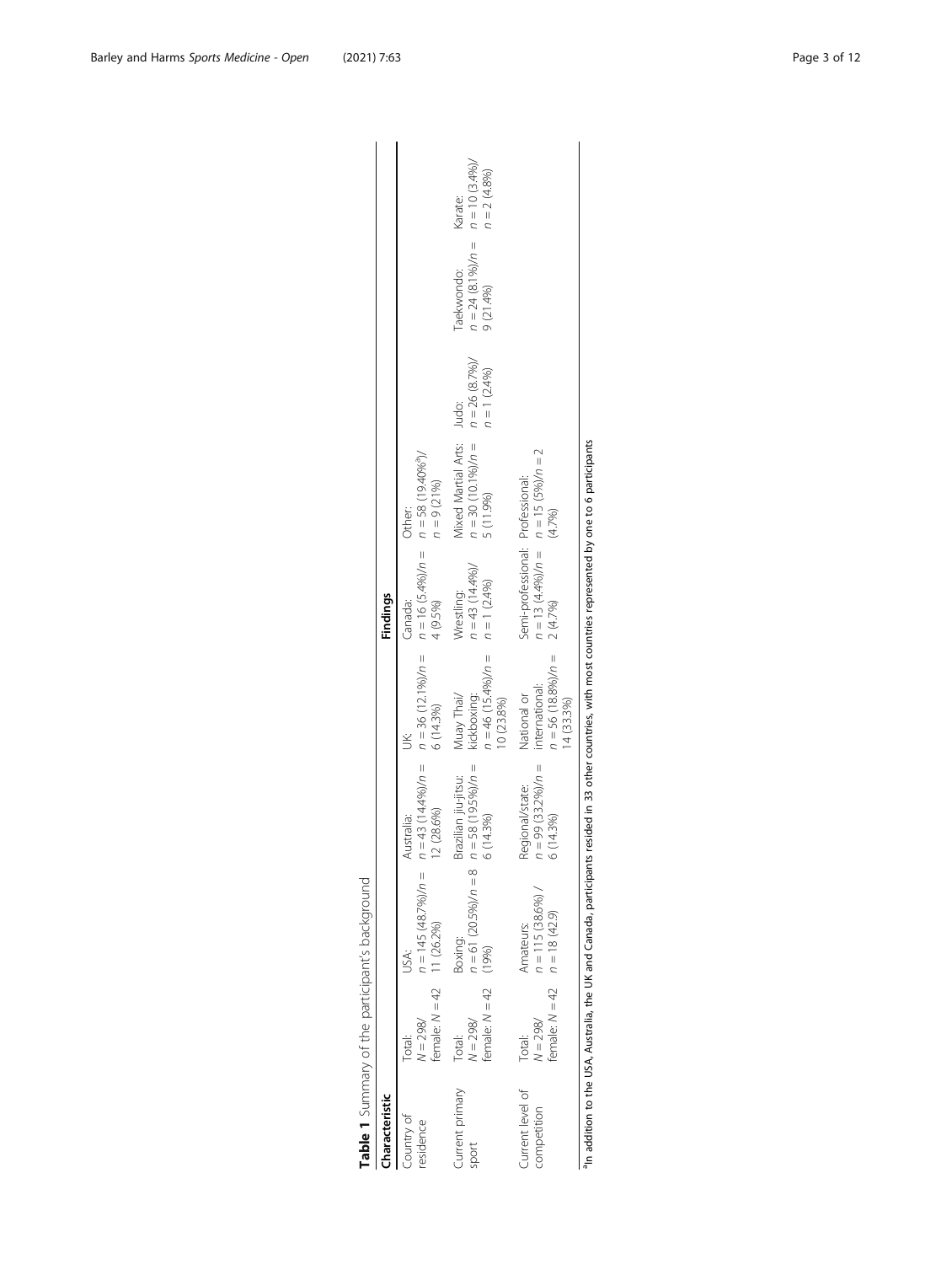combined with the taekwondo to form a group for traditional striking sports (TSS:  $n=34/11.5%$ ). About two thirds of the participants described themselves as either amateurs or competing at a regional or state level. The remaining approximately one third of the participants— National or International, Semi-Professional, or Professional—were combined into a single group of elite participants so that the participants in the present study could be categorised into three approximately equal groups.

#### Measures

Participants completed a questionnaire designed by the researchers which contains questions on personal information: their age, their sex (male or female), and the country in which they resided. The questionnaire also contained combat sports-specific questions, including height and weight (to calculate BMI); the age they began their involvement in combat sports; training habits, such as typical frequency of training for combat sports (typical and prior to competition), typical frequency of other forms of physical training (e.g. strength training); which combat sports they had competed in; which combat sports was their current primary combat sport; their highest level of competition (regional, state, national or international); self-reported competitive style (a visual analogue scale ranging from 0 to 100 with 'defensive' at 0 and 'aggressive' at 100); career stage (a visual analog scale ranging from 0 to 100 with 'start of career' at 0, 'middle of career' at 50 and 'end of career' at 100); and competitive outcomes, such as current competitive record (number of competitions, total wins, losses, draws/ no contests) and methods of victory or loss (points or judge's decision; knock-out, technical knock-out or corner/doctor's; submission or pin; disqualification; Ippon, Waza-ari or technical fall) (Additional file [1](#page-10-0)).

#### Procedure

Participants were informed of the study procedures and indicated their consent by accepting the terms and conditions before data collection. All experimental procedures are were approved by the Edith Cowan University's Human Research Ethics Committee (Research Ethics Identification: 2019-00278-BARLEY). The participants completed the questionnaire in Qualtrics (Qualtrics August to December 2019, Qualtrics, Provo, Utah, USA), with the link to the survey being provided to the participants (either by direct e-mail or by advertisements posted on social media) by combat sports gyms and organisations around the world who agreed to help distribute the survey when contacted by the investigators. Several message boards where potential participants would visit were also identified and advertisements for the survey were posted where the relevant moderators approved for potential subjects to see and follow.

#### Statistical Analysis

The preliminary analysis involved data screening (e.g. identification of outliers as well as examining the distribution of the data where relevant) and examining the correlation between age as well as BMI with the key study outcomes (competitive history and training habits as well as competitive style and competitive outcomes) to determine if age and BMI should act as covariates in the between-group analyses. The background (demographic background, current primary sport, current level of competition and self-reported stage of career) of the participants was reported. A one-way ANOVA was conducted to determine if the self-reported stage of career for the participants depended on the athlete's primary sports as well as their current level of competition.

One-way ANOVAs were then conducted to determine if measures of competitive history and training habits and competitive outcomes depended on the current primary sports the participant engaged in and their current level of competition. Where significant main effects are observed, Bonferroni-adjusted post hoc tests were used to identify differences between groups. Alpha for these tests was set at .01 for the ANOVA tests and at .05 (because of the Bonferroni adjustment) for the post hoc tests. Cohen's criteria [[23](#page-11-0)] for effect size for  $r$  ( $\geq$  .1 = small,  $\ge$  .3 medium, and  $\ge$  .5 = large) and for  $d$  ( $\ge$  0.2 = small,  $\geq 0.5$  = medium, and  $\geq 0.8$  = large) for the post hoc testing following ANOVA tests were applied in the present study. Interaction effects (that is, current primary sports x current level) were reported, but such effects were exploratory because of the uncertainty associated with such interaction effects. Alpha for these tests was also set at .01 for these tests.

Chi-square test of association was conducted to determine if self-reported patterns of winning and losing depended on the current primary sports the participants engaged in. The effect size was based on Pallant [[24](#page-11-0)]. Some of the categories for this analysis were collapsed as some of the cells were initially found to have an expected count of less than 5 (see [supplementary file](#page-10-0)). Analysis of self-reported patterns of winning and losing according to the current primary sports was not conducted due to many cells for each analysis where expected frequencies less than 5 were observed. Descriptive findings (M, SD, Pearson-r correlation, and frequency data) were reported as appropriate for each analysis. All analyses were performed using SPSS version 24 (SPAA Inc., Chicago IL, USA).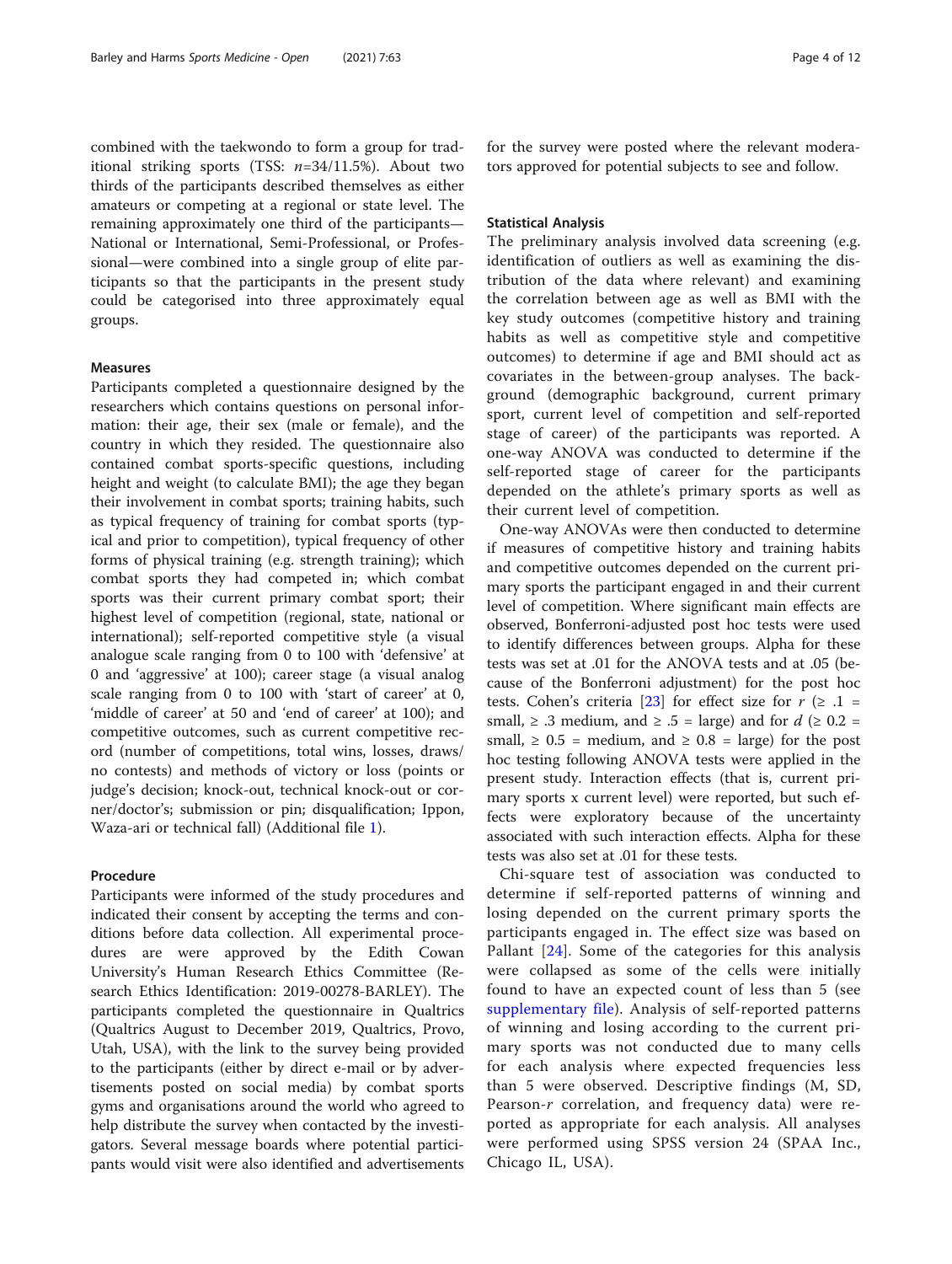## Results

## Participant Characteristics

Two hundred ninety-eight individuals participated in the present study. Most of the participants were male (85.9%). As can be seen in Table [1](#page-2-0), most of the participants resided in the USA, Australia, the UK and Canada. Most of the athletes participated in boxing or Brazilian jiu-jitsu, and the current level of competition of the participants was evenly spread between amateurs, regional and state, and elite (national or international, semiprofessional and professional). Most of these findings were consistent for males and females except that, relatively speaking, very few female athletes from the sports of wrestling and judo or competing at a regional or state level participated in the study. In contrast, a relatively large number of female athletes for taekwondo and kickboxing as well as female athletes residing in Australia participated in the present study.

On average, the participants were  $28.42$  years ( $\pm$ 9.5) years of age, 1.76 m tall (± .09), weighed 78.73 kg ( $\pm$  18.27), had a BMI of 25.32 ( $\pm$  4.90) and were near the mid-point of their competitive career (VAS  $M = 45.71$ ,  $\pm$  32.74). As can be seen in Table 2, the wrestlers were older than the MT/KB, boxing and TSS athletes. Further, the BMI of the participants did not depend on the participant's current primary sport, nor their current competitive level. Finally, the wrestlers reported being at a later stage of their career than the MMA, MT/KB, boxing and BJJ athletes. Elite athletes were at a later stage of their career than the amateur athletes but not so compared to the regional/state athletes.

## Preliminary Analysis: Age, BMI and Study Variables

No univariate outliers or missing data were observed, and all values for normality for age, BMI, stage of career, competitive history, training habits and competitive style were within acceptable values (skew < 2 and kurtosis <7 [[25\]](#page-11-0)). As can be seen in Table [3,](#page-5-0) as age increased, so did BMI. Further, the age at which the participants began training and competing and competitive style was also positively associated with age. Higher BMI was associated with an earlier age when training and competing began and stage of their career. As the wrestlers were older and several of the correlations between the age of the participants were statistically significant, age was included as covariates for all inferential analyses. BMI was not included as a covariate in the analyses because it was associated with age and the correlations between BMI and other measures in the study were non-existent or small.

### Competitive History

Overall, the participants had begun training before their 16th birthday ( $M = 15.56$  years,  $\pm 7.54$ ) and began competing not long after their 18th birthday (M= 18.06 years, ± 7.50). As can be seen in Table [4](#page-5-0), wrestlers started training at a younger age than boxing, MT/KB athletes and the BJJ athletes. Elite athletes began training at a younger age than the amateurs. Further, wrestlers began competing at a younger age than participants whose current primary sports was MMA, boxing, MT/ KB, BJJ athletes and TSS athletes. Elite athletes began competing at an earlier age than the amateur athletes.

Table 2 Age, BMI and career stage: differences according to current primary sports and current level of competition

|                                                                                             |                    | $\mathsf{n}$ | Age<br>(1)         | <b>BMI</b> (2) |       | (3) | Stage of career                                 |       |
|---------------------------------------------------------------------------------------------|--------------------|--------------|--------------------|----------------|-------|-----|-------------------------------------------------|-------|
|                                                                                             |                    |              | М                  | SD             | м     | SD  | М                                               | SD    |
| Current primary sport: F(6, 291)                                                            | <b>MMA</b>         | 30           | 27.73              | 10.70          | 25.78 |     | 5.88 27.93 <sup>a</sup>                         | 21.88 |
| $(1)$ = 3.69, p < .01, (2) = 1.88. p = .09; (3) = 9.08, p < .01.                            | MT/KB              | 46           | 27.30 <sup>a</sup> | 6.35           |       |     | 24.62 3.39 42.93 <sup>a</sup>                   | 33.53 |
|                                                                                             | Boxing             | 61           | $25.92^{\circ}$    | 6.91           |       |     | 24.01 5.73 40.59 <sup>a</sup>                   | 30.53 |
|                                                                                             | BJJ                | 58           | 29.38              | 7.96           |       |     | 25.43 4.10 38.91 <sup>a</sup>                   | 29.08 |
|                                                                                             | Wrestling          | 43           | $33.84^a$          |                |       |     | 15.58 26.34 4.51 <b>74.56<sup>a</sup></b> 30.06 |       |
|                                                                                             | Judo               | 26           | 28.27              | 6.81           |       |     | 27.14 5.75 48.50 <sup>a</sup>                   | 30.47 |
|                                                                                             | <b>TSS</b>         | 34           | 26.68 <sup>a</sup> | 7.37           |       |     | 25.33 4.74 47.35 <sup>a</sup>                   | 34.14 |
| Current level of competition: $F(2, 295)$ (1)= 1.02, p= .36; (2)= 2.71, p = .07; (3)= 6.43, | Amateur            |              | 115 27.50          | 9.02           |       |     | 25.08 5.42 37.39 <sup>a</sup>                   | 32.47 |
| $p<.01$ .                                                                                   | Regional/<br>State | 99           | 29.33              | 9.49           | 26.21 |     | 4.78 49.74                                      | 32.27 |
|                                                                                             | Elite              | 84           | 28.61              | 10.03          |       |     | 24.60 4.14 52.37 <sup>ª</sup> 31.59             |       |

Note: M mean, SD standard deviation, MMA mixed martial arts, MT/KB Muay Thai/kickboxing, BJJ Brazilian jiu-jitsu and TSS traditional striking sports Superscripts indicates where Bonferonni adjusted pair-wise tests indicated group differences, with scores in bold indicating the highest scores in a pairwise difference. Effect sizes for scores in bold. For age, wrestling and MT/KB (d= 0.55; medium effect); boxing (d= 0.63; medium effect) and TSS (d= 0.62; medium effect. For stage of career, wrestling and MMA (d= 1.85, large effect); MT/KB (d= 1.01, large effect); boxing (d= 1.13, large effect); BJJ (d= 1.21, large effect); judo  $(d= 0.87$ , large effect) and TSS  $(d= 0.85$ , large effect). Elite and amateur  $(d= 0.47$ , medium effect)

Two-way ANOVAs (current primary x current level: F(12, 277) were non-significant for (1) = 0.78,  $p = .68$ , (2)= 0.81,  $p = .64$  and (3)= 0.80,  $p = .66$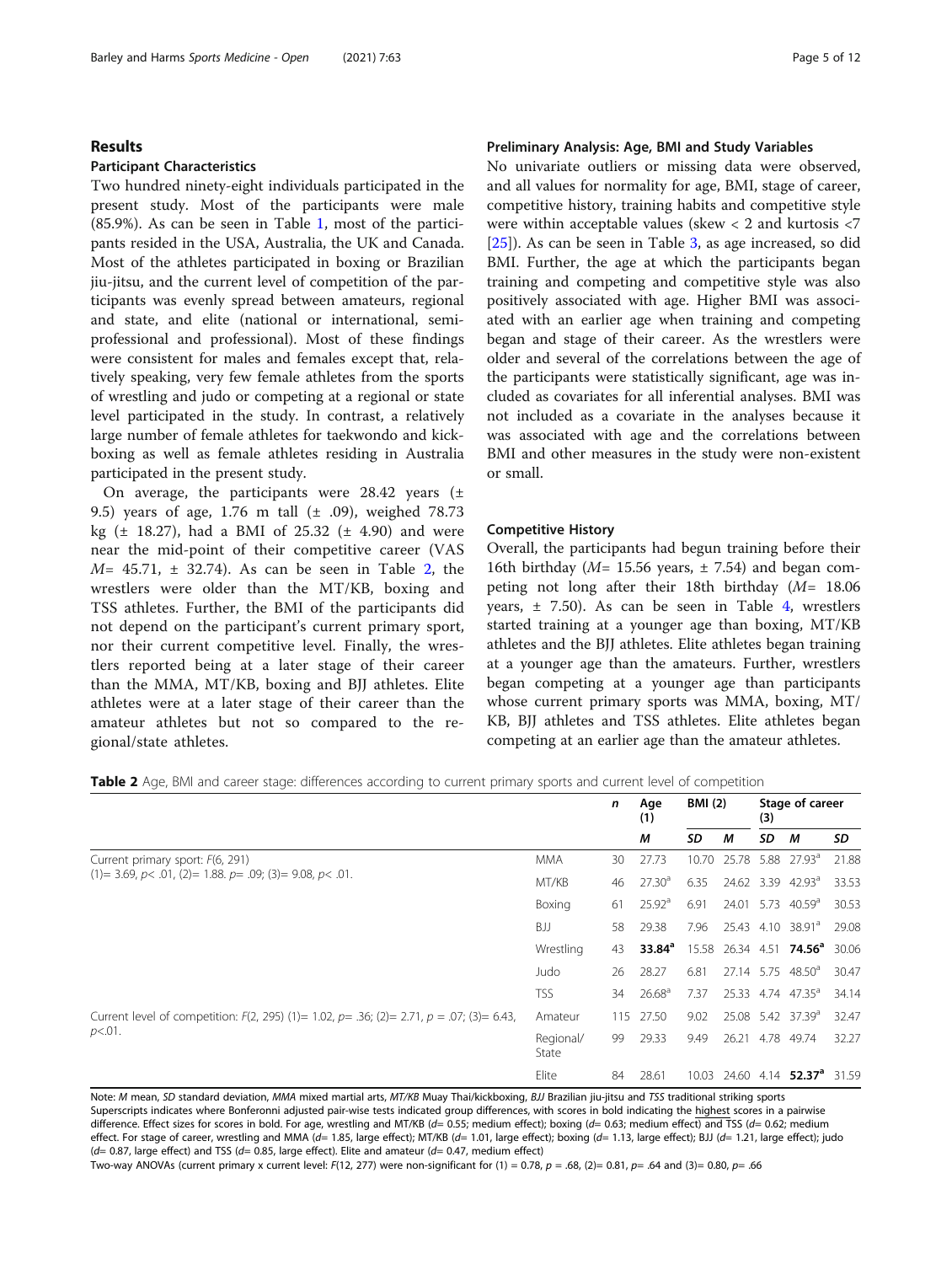<span id="page-5-0"></span>Table 3 Correlations between age, BMI, competitive history, training habits, competitive style and self-reported competitive outcomes

|                     |                                                                                                                               |            | Age BMI         |
|---------------------|-------------------------------------------------------------------------------------------------------------------------------|------------|-----------------|
| BMI                 |                                                                                                                               | $.29^{*}$  |                 |
| Career stage        |                                                                                                                               | $.50***$   | .25             |
| Competitive history | Age began training                                                                                                            |            | $.14* -.13*$    |
|                     | Age began competing                                                                                                           |            | $.12^* - .14^*$ |
| Training habits     | How many times do train per week without a competition coming up? Combat sports sessions                                      |            | $-.08$ $-.05$   |
|                     | How many times do train per week without a competition coming up? Other forms of training (i.e. strength<br>and conditioning) | .05        | .07             |
|                     | How many times do train per week with a competition coming up? Combat sports sessions                                         | $-.05$ .01 |                 |
|                     | How many times do train per week with a competition coming up? Other forms of training (i.e. strength and<br>conditioning)    | .02        | $-.03$          |
| Winning and losing  | Winning ratio                                                                                                                 |            | $-.03$ $-.05$   |
| ratio               | Losing ratio                                                                                                                  | .05        | .05             |
|                     | $M_{\rm BH}$ and $M_{\rm BH}$ and $M_{\rm BH}$ and $M_{\rm BH}$ and $M_{\rm BH}$ and $M_{\rm BH}$ and $M_{\rm BH}$            |            |                 |

Note: correlation was significant to .05\* or .01 level\*\*

### Training Habits

Without a competition in the near term, the participants typically had approximately 4 ( $M=$  4.12  $\pm$  1.83) combat training sessions per week and  $3 (M=2.99 \pm 2.00)$  sessions for other forms of training such as strength and condition training. As noted in Table [5,](#page-6-0) MMA athletes reported doing more combat sports training sessions per week without a competition in the near term than the judo and TSS athletes, wrestling did more such training than judo and TSS, and BJJ did more such training than TSS. Elite athletes did more training than did amateurs and region/ state athletes. Further, wrestlers doing more other forms of training each week without a competition in the near term than did MMA, MT/KB, BJJ, judo or TSS athletes.

week than TSS and judo athletes, MT/KB did more such training than did judo and TSS, BJJ did more than TSS, and wrestlers did more than judo and TSS athletes. Further, the wrestlers reported doing more other forms of training each week without a competition in the near term than did the judo, or TSS athletes.

## Patterns of Winning or Losing and Current Level of Competition (see Tables [7](#page-7-0) and [8\)](#page-8-0)

Without a specific competition coming up to train for, the participants typically completed 5 ( $M = 5.20 \pm 1.92$ ) The pattern of victories and losses according to points or judge's decision was associated with the current level of competition. The proportion of amateurs that won all

combat training sessions per week and 3  $(M= 3.30 \pm 1)$ 2.15) sessions for other forms of training such as strength and condition training. As noted in Table [6](#page-6-0), MMA athletes did more combat sports sessions per

Table 4 Competitive history: differences according to current primary sports and current level of competition

|                                                |                | $\mathbf n$                      | Age began training (1) |                    | Age began competing (2) |      |
|------------------------------------------------|----------------|----------------------------------|------------------------|--------------------|-------------------------|------|
|                                                |                |                                  | М                      | SD                 | M                       | SD   |
| Current primary sport: F(6, 290)               | <b>MMA</b>     | 30                               | 15.73                  | 6.74               | $18.43^{\circ}$         | 5.84 |
| $(1)= 5.70, p<.01;$<br>$(2)=8.44, p<.01$ .     | MT/KB          | 46                               | 17.04 <sup>a</sup>     | 6.58               | 19.91 <sup>a</sup>      | 7.46 |
|                                                | Boxing         | 61                               | 16.92 <sup>a</sup>     | 6.64               | 19.79 <sup>a</sup>      | 6.55 |
|                                                | BJJ            | 17.91 <sup>a</sup><br>8.13<br>58 |                        | 20.47 <sup>a</sup> | 7.46                    |      |
|                                                | Wrestling      | 43                               | $11.65^a$              | 8.85               | $12.65^a$               | 8.85 |
|                                                | Judo           | 26                               | 13.58                  | 6.98               | 15.65                   | 6.49 |
|                                                | <b>TSS</b>     | 34                               | 13.38                  | 6.19               | 16.74 <sup>a</sup>      | 5.49 |
| Current level of competition: F(2, 294)        | Amateur        | 115                              | 17.23 <sup>a</sup>     | 6.42               | 19.62 <sup>a</sup>      | 6.71 |
| $(1)$ = 6.25, $p$ <.01; (2) = 5.75, $p$ < .01. | Regional/state | 99                               | 15.14                  | 8.21               | 17.84                   | 8.08 |
|                                                | Elite          | 84                               | $13.75^a$              | 7.75               | 16.20 <sup>a</sup>      | 7.45 |

Note: M mean, SD standard deviation, MMA mixed martial arts, MT/KB Muay Thai/kickboxing, BJJ Brazilian jiu-jitsu and TSS traditional striking sports Superscripts indicates where Bonferonni adjusted pair-wise tests indicated group differences, with scores in bold indicating the lowest score in the pairwise difference. Effect sizes for scores in bold. (1) Wrestling MT/KB (d= 0.70, medium effect), boxing (d= 0.66, medium effect) and BJJ (d= 0.74, medium effect). Elite and amateurs ( $d= 0.48$ , medium effect). (2) Wrestling and MMA ( $d= 0.81$ , large effect), MT/KB ( $d= 0.89$ , large effect), boxing ( $d= 0.88$ , large effect), BJJ ( $d= 0.98$ , large effect) and traditional striking sports ( $d= 0.58$ , medium effect). Elite and amateur ( $d= 0.48$ , medium effect)

Two-way ANOVAs (current primary x current level: F(12, 276) were non-significant for (1) = 1.03, p= .42; (2)= 1.20, p= .28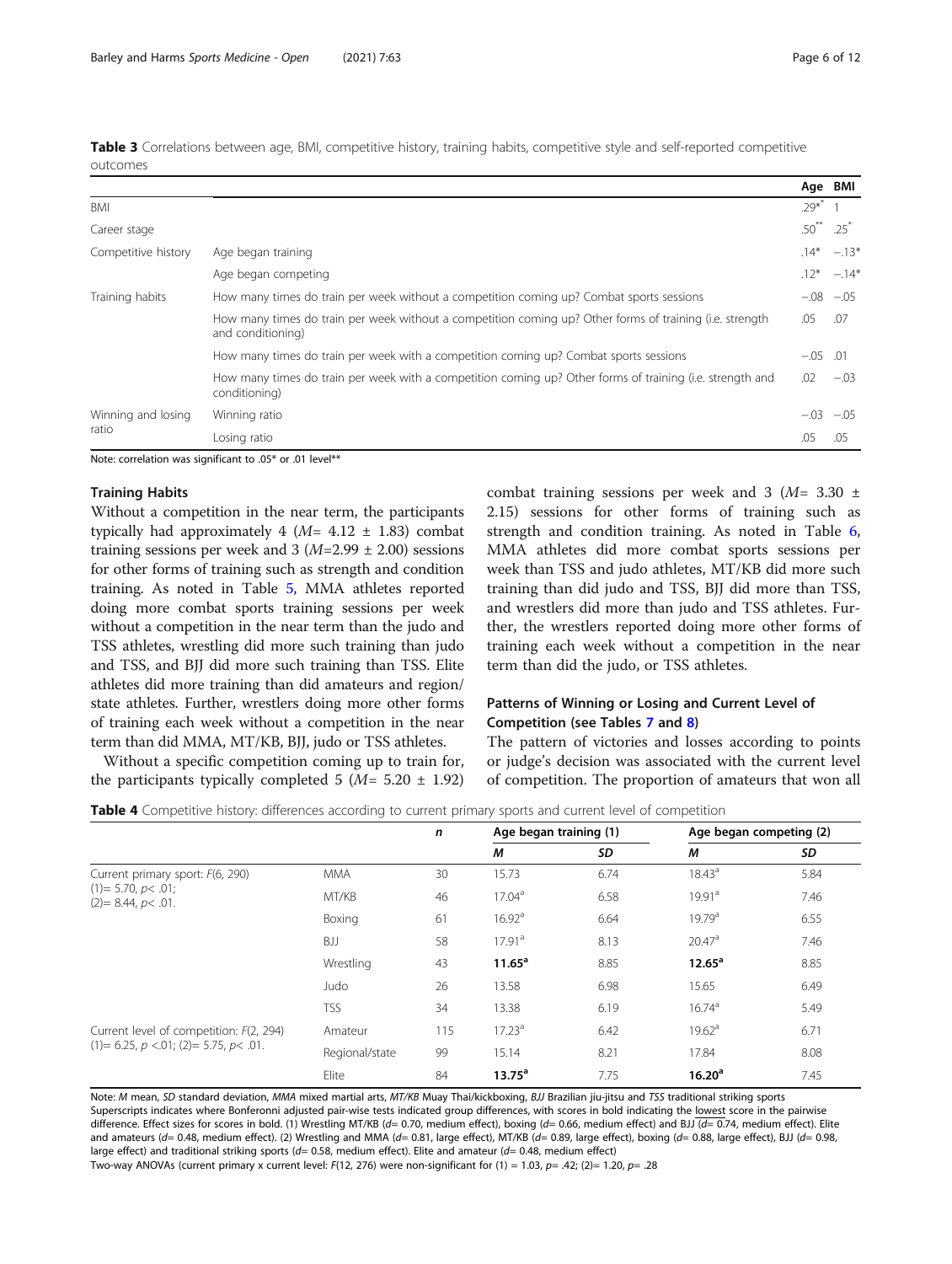<span id="page-6-0"></span>Table 5 Typical frequency training (combat sports and other sessions) without a competition coming up: differences according to current primary sports and current level of competition

|                                             |                | n   | Combat sports sessions (1) |      | Other sessions (2) |      |
|---------------------------------------------|----------------|-----|----------------------------|------|--------------------|------|
|                                             |                |     | М                          | SD   | M                  | SD   |
| Current primary sport: F(6, 290)            | <b>MMA</b>     | 30  | 4.90 <sup>a</sup>          | 1.61 | 3.00 <sup>a</sup>  | 2.21 |
| $(1)=$ 5.52, p< .01;<br>$(2)= 6.91, p<.01.$ | MT/KB          | 46  | 4.41                       | 2.04 | 2.59 <sup>a</sup>  | 1.67 |
|                                             | Boxing         | 61  | 3.80                       | 1.55 | 3.18               | 2.23 |
|                                             | BJJ            | 58  | 4.41 <sup>c</sup>          | 2.04 | 2.52 <sup>a</sup>  | 1.38 |
|                                             | Wrestling      | 43  | 4.58 <sup>b</sup>          | 2.05 | 4.58 <sup>a</sup>  | 2.25 |
|                                             | Judo           | 26  | $3.15^{ab}$                | 1.26 | $2.65^{\circ}$     | 1.72 |
|                                             | <b>TSS</b>     | 34  | $3.24^{a,bc}$              | 1.18 | 2.26 <sup>a</sup>  | 1.60 |
| Current level of competition: F (2, 294)    | Amateur        | 115 | 3.90 <sup>a</sup>          | 1.44 | 3.06               | 2.11 |
| $(1)=$ 5.01, $p=$ .01; (2)= 0.89, $p=$ .42. | Regional/State | 99  | 3.92 <sup>a</sup>          | 1.49 | 2.79               | 1.72 |
|                                             | Elite          | 84  | 4.64 <sup>a</sup>          | 2.49 | 3.14               | 2.18 |

Note: M mean, SD standard deviation, MMA mixed martial arts, MT/KB Muay Thai/kickboxing, BJJ Brazilian jiu-jitsu and TSS traditional striking sports Superscripts indicates where Bonferonni adjusted pair-wise tests indicated group differences, with scores in bold indicating the highest scores in pairwise differences. (1) MMA and judo (d= 1.24, large effect) and TSS (d= 1.18, large effect). Wrestling and judo (d= 0.91, large effect) and TSS (d= 0.84, large effect). BJJ and judo (d= 0.83, large effect) and TSS (d= 0.76, large effect). Elite and amateur (d= 0.35, small effect) and regional/state (d= 0.35, small effect). (2) Wrestling and MMA  $(d= 0.70$ , medium effect), MT/KB  $(d= 1.01)$ , large effect), boxing  $(d= 0.63)$ , medium effect), BJJ  $(d= 1.08)$ , large effect), judo  $(d= 1.01)$ , large effect) and TSS  $(d= 1.01)$ 1.23, large effect)

Two-way ANOVAs (current primary x current level: F(12, 275) were non-significant for (1) = 1.07,  $p=$  .39; (2) = 0.63,  $p=$  .81

of their contests by points or judge's decision was greater than expected whereas the proportion of elite athletes who won all of their contests by points of judge's decisions was less than expected. The proportion of amateurs who lost some of their contests by points or judge's decision was less than expected whereas the proportion of regional/state athletes who lost some of their contests by points or judge's decision was greater than expected.

associated with the current level of competition. The only difference between levels of competition that approached statistical significance was that the proportion of elite athletes winning no contests by knockout was less than expected and the proportion of elite athletes winning a few contests by knockout was more than expected. Patterns of losses according to knockout and according to the level of competition were not examined because three quarters of the participants (75.6%) reported never having a loss by knockout.

For wins by knockout, and after combining the 'most' and 'all' categories, the pattern of winning was

Table 6 Typical frequency of training (combat sports and other sessions) with a competition coming up: differences according to current primary sports and current level of competition

|                                                        |                | n   | Combat sports sessions (1) |      | Other sessions (2) |      |
|--------------------------------------------------------|----------------|-----|----------------------------|------|--------------------|------|
|                                                        |                |     | м                          | SD   | М                  | SD   |
| Current primary sport:                                 | <b>MMA</b>     | 30  | 6.37 <sup>a</sup>          | 2.03 | 3.23               | 2.24 |
| F(6, 290)<br>$(1)= 6.21, p < .01; (2)= 4.31, p < .01.$ | MT/KB          | 46  | 6.02 <sup>b</sup>          | 2.40 | 3.28               | 1.97 |
|                                                        | Boxing         | 61  | 5.55                       | 2.30 | 3.75               | 1.94 |
|                                                        | BJJ            | 58  | 5.21 <sup>c</sup>          | 1.46 | 2.72 <sup>a</sup>  | 1.54 |
|                                                        | Wrestling      | 43  | 5.98 <sup>d</sup>          | 2.87 | 4.42 <sup>a</sup>  | 2.50 |
|                                                        | Judo           | 26  | $4.15$ <sup>abd</sup>      | 1.62 | 2.73               | 1.73 |
|                                                        | <b>TSS</b>     | 34  | $3.91$ <sup>abcd</sup>     | 1.22 | 2.56 <sup>a</sup>  | 2.72 |
| Current level of competition: F (2, 294)               | Amateur        | 115 | 5.30                       | 1.84 | 3.33               | 2.13 |
| $(1)= 1.85, p = .16; (2)= 0.95, p = .39.$              | Regional/State | 99  | 5.17                       | 2.11 | 3.08               | 1.83 |
|                                                        | Elite          | 84  | 5.81                       | 3.10 | 3.51               | 2.51 |

Note: M mean, SD standard deviation, MMA mixed martial arts, MT/KB Muay Thai/kickboxing, BJJ Brazilian jiu-jitsu and TSS traditional striking sports Superscripts indicates where Bonferonni adjusted pair-wise tests indicated group differences, with scores in bold indicating the highest scores in pairwise differences. (1) MMA and judo ( $d= 1.24$ , large effect) and TSS ( $d= 1.47$ , large effect). MT/KB and judo ( $d= 0.98$ , large effect) and TSS ( $d= 1.18$ , large effect). BJJ and TSS ( $d= 1.00$ , large effect). Wrestling and judo ( $d= 0.85$ , large effect) and TSS ( $d= 0.99$ , large effect). (2) Wrestling and MMA ( $d= 0.51$ , medium effect), MT/KB ( $d=$ 0.51, medium effect), boxing (d=0.30, small effect), BJJ (d= 0.80, large effect); judo (d= 0.84, large effect) and TSS (d= 0.72, medium effect) Two-way ANOVAs (current primary x current level:  $F(12, 276)$  were non-significant for  $(1)= 1.75$ ,  $p= .07$ ;  $(2)= 0.59$ ,  $p= .85$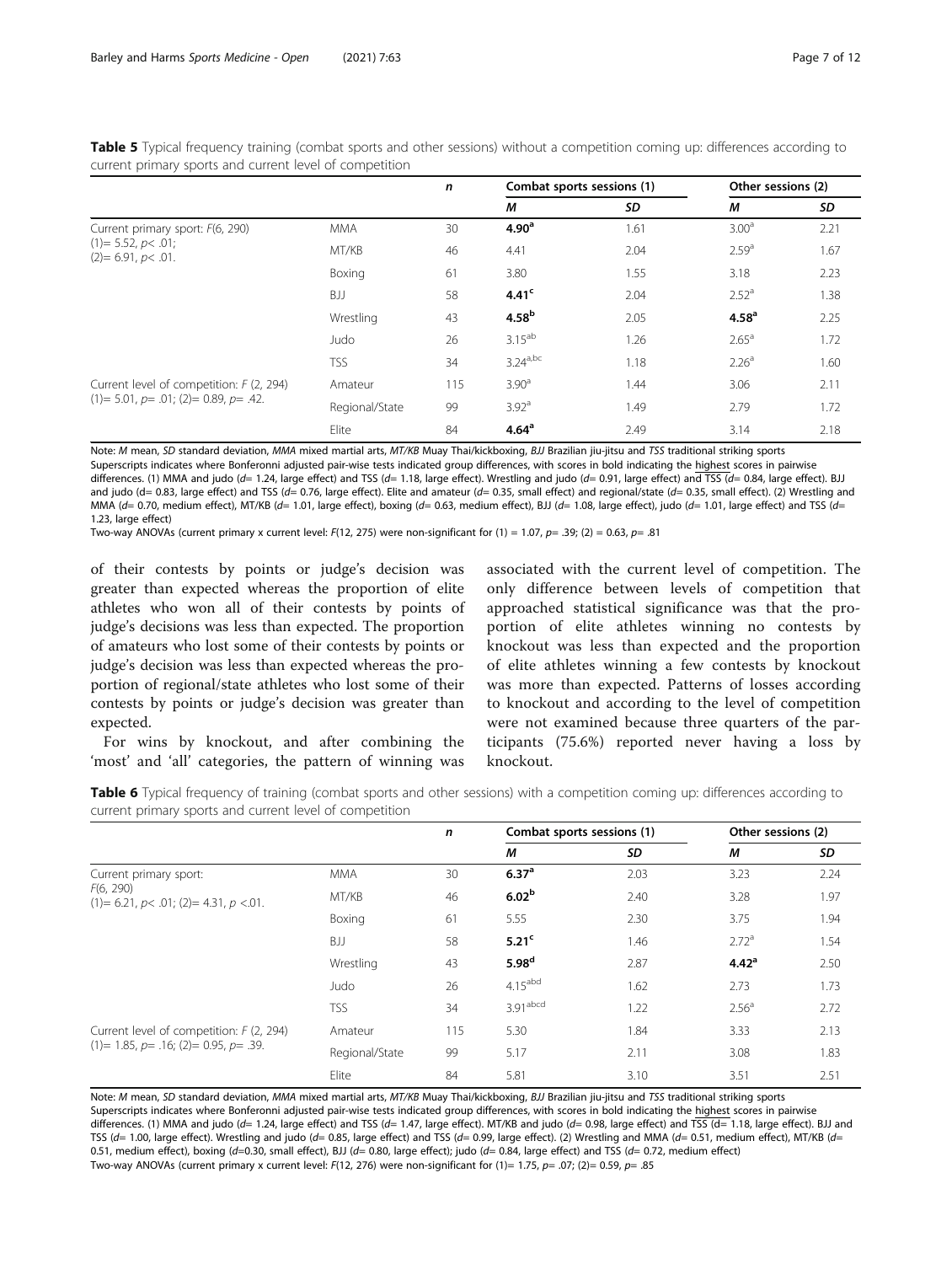<span id="page-7-0"></span>

|  |  | Table 7 Self-reported winning and losing ratios: differences according to current primary sports and current level of competition |  |  |  |
|--|--|-----------------------------------------------------------------------------------------------------------------------------------|--|--|--|
|  |  |                                                                                                                                   |  |  |  |

|                                            |                | n   | Wining ratio (1) |       | Losing ratio (2) |       |
|--------------------------------------------|----------------|-----|------------------|-------|------------------|-------|
|                                            |                |     | M                | SD    | М                | SD    |
| Current primary sport:                     | <b>MMA</b>     | 30  | 65.10            | 29.36 | 29.30            | 28.11 |
| $F(6, 290)$ :<br>$(1)= 1.34, p=.24;$       | MT/KB          | 46  | 62.73            | 27.55 | 31.44            | 23.94 |
| $(2)$ 1.36, $p = .23$ .                    | Boxing         | 61  | 64.99            | 30.12 | 29.99            | 27.29 |
|                                            | BJJ            | 58  | 61.52            | 23.55 | 34.90            | 22.57 |
|                                            | Wrestling      | 43  | 69.89            | 19.19 | 30.03            | 19.25 |
|                                            | Judo           | 26  | 61.80            | 21.20 | 37.69            | 21.28 |
|                                            | <b>TSS</b>     | 34  | 54.30            | 30.97 | 41.82            | 31.17 |
| Current level of competition: F (2, 294):  | Amateur        | 115 | 61.82            | 30.00 | 31.43            | 26.56 |
| $(1)= 1.41, p=.25;$<br>$(2)= 1.92, p=.15.$ | Regional/state | 99  | 61.30            | 25.24 | 37.23            | 25.14 |
|                                            | Elite          | 84  | 67.28            | 22.45 | 30.61            | 22.32 |

Notes: M mean, SD standard deviation, MMA mixed martial arts, MT/KB Muay Thai/kickboxing, BJJ Brazilian jiu-jitsu, TSS traditional striking sports

Superscripts indicate where Bonferonni adjusted pair-wise tests indicated group differences, with scores in bold indicating the lowest scores in pairwise

differences. (1) TSS and boxing (d= 0.67, medium effect), MT/KB (d= 0.83. large effect) and MMA (d= 0.90, large effect)

Two-way ANOVAs (current primary x current level: F(12, 276) were non-significant for (1)= 0.61, p= .83; (2)= .65, p= 80

For wins by submission or pin, and after combining the 'most' and 'all' categories, the pattern of winning (but not losing) was associated with the current level of competition. The proportion of amateur athletes who reported never winning by submission or pin was greater than expected. Chi-square tests of association for winning or losing by disqualification were not conducted as 80% of all participants had neither experienced a victory (189 of 226 respondents) or a loss (201 of 226 respondents) by disqualification.

For Ippon, Waza-ari or technical fall, and after retaining two categories of winning and losing by this method, this pattern of winning and losing was associated with the current level of competition. The only difference that approached statistical significance was that the proportion of amateur athletes who reported never winning by this method was less than expected. The only difference between levels of competition that approached statistical significance was that the proportion of amateur athletes who reported never losing by this method was less than expected.

## **Discussion**

This study sought to describe the competitive history (i.e. age at which training and competing began), their training habits (combat sports and other sessions; typical and before a competition) and competitive outcomes of combat sports athletes and to determine if the competitive history, training habits and competitive outcomes depended on the types of combat sports and current level of competition of the combat sports athletes. The average age of athletes was also similar across sports, with most athletes being in their mid to late twenties, and the only observed difference was the traditional striking athletes which were slightly younger than their contemporaries.

The competitive histories of athletes were explored within the present study, and some interesting findings between sports were observed. The age that the participants began training and competing was similar across all combat sports except for wrestlers, who started both training and competing significantly earlier than all other sports questioned as well as being closer to the end of their career than most other combat sports. It is possible that there may be a difference in the culture around wrestling compared with other combat sports where children are encouraged to begin training and competing in wrestling at a relatively young age. This finding may also be influenced by the number of participants in the present study from the USA where there is a scholastic folkstyle wrestling program across middle schools, high schools and universities with millions of active participants each year [[18](#page-11-0), [26](#page-11-0)]. We also found that the higher-level athletes began both training and competing earlier than both the lower levels of competition (amateur and regional/state). The results of the present study align with previous research that found competitive athletes to be younger than their non-competitive contemporaries [[17](#page-11-0)]. It may be the case that starting both training and competing earlier is associated with reaching a higher competitive level. Indeed, previous research has observed success in competitions at a youth level to be a predictor or future success at senior competition in taekwondo, wrestling and boxing [[27\]](#page-11-0). Future research should further look to investigate the potential influences of the age training and competing begins on long-term wellbeing and competitive success to help maximise the health and success of combat sports athletes.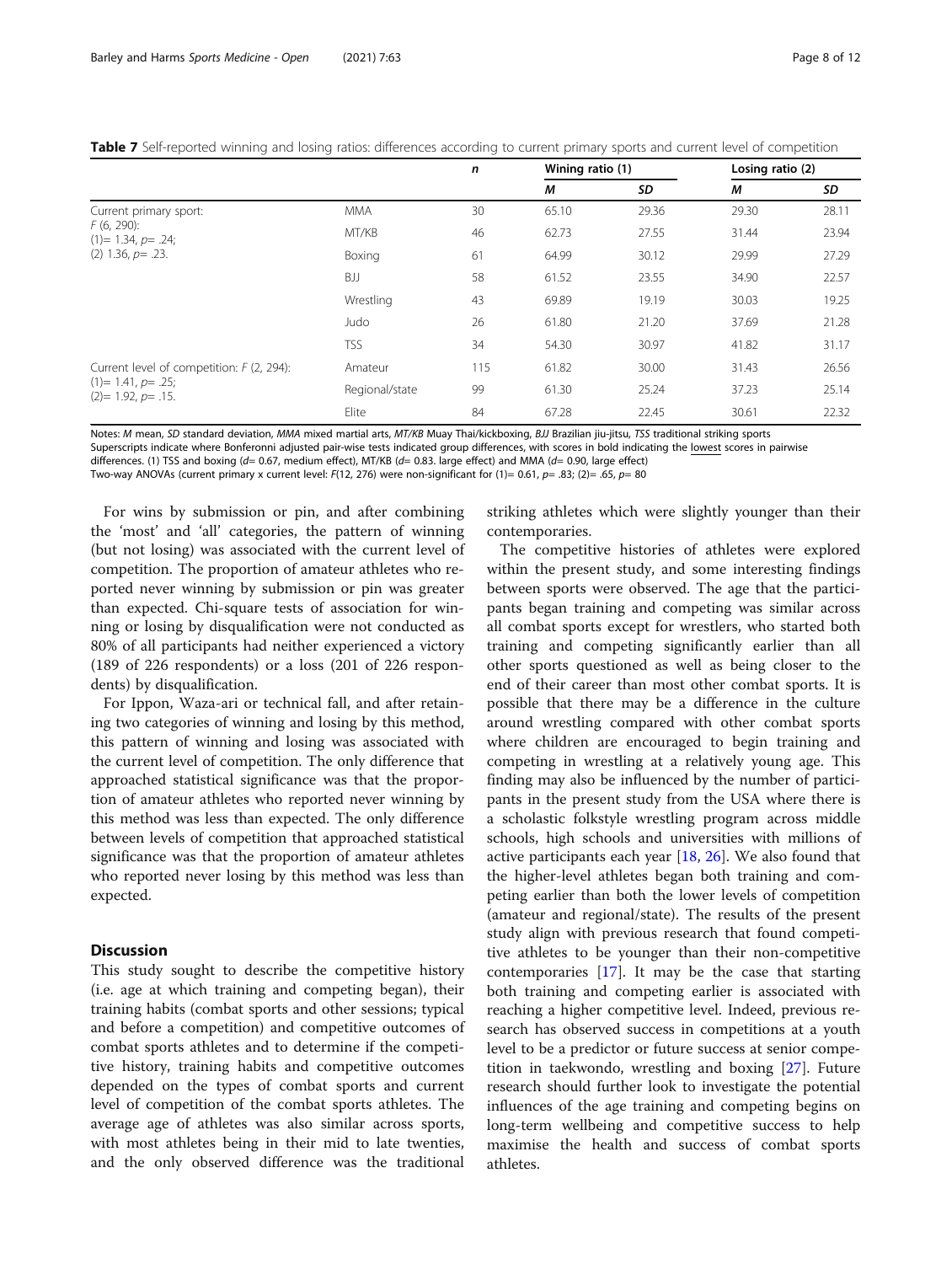## <span id="page-8-0"></span>Table 8 Frequency of self-reported types of wins and losses according to the current level of competition

|                          |                                                                                                                |                    | None                     | Few                    | Some                  | Most          | All                  | Total         |
|--------------------------|----------------------------------------------------------------------------------------------------------------|--------------------|--------------------------|------------------------|-----------------------|---------------|----------------------|---------------|
|                          |                                                                                                                |                    | O/E                      | O/E                    | O/E                   | $\bigcirc$ /E | O/E                  |               |
|                          | Points or judge's decision Victories: $\chi^2$ (8, n= 282)= 30.58, p< .01, Cramer's V = .23<br>(medium effect) | Amateur            | 20/<br>14.7              | 12/<br>17.5            | 16/<br>24.2           | $27/$<br>30.6 | $37^{\circ}/$<br>25  | 112           |
|                          |                                                                                                                | Regional/<br>state | 11/<br>11.7              | 14/<br>13.9            | 27/<br>19.3           | 19/<br>24.3   | 18/<br>19.9          | 89            |
|                          |                                                                                                                | Elite              | 6/10.6                   | 18/<br>12.6            | 18/<br>17.5           | 31/<br>22.1   | $8^{\circ}/$<br>18.1 | 81            |
|                          |                                                                                                                | Total              | 37                       | 44                     | 61                    | 77            | 63                   | 282           |
|                          | Losses: $\chi^2$ (8, n= 282)= 18.33, p< .02, Cramer's V = .18<br>(medium effect)                               | Amateur            | 33/<br>24.6              | 11/<br>12.3            | $6^{\circ}/$<br>14.3  | 23/<br>28.2   | 39/<br>32.6          | 112           |
|                          |                                                                                                                | Regional/<br>state | 13/<br>19.6              | 11/9.8                 | $18^{\circ}/$<br>11.4 | $24/$<br>22.4 | 23/<br>25.9          | 89            |
|                          |                                                                                                                | Elite              | 16/<br>17.8              | 9/8.9                  | 12/<br>10.3           | 24/<br>20.4   | 20/<br>23.6          | 81            |
|                          |                                                                                                                | Total              | 62                       | 31                     | 36                    | 71            | 82                   | 282           |
| Knockout                 |                                                                                                                |                    | None                     | Few                    | Some                  | Most or All   |                      | Total         |
|                          |                                                                                                                |                    | O/E                      | O/E                    | O/E                   | $\rm O/E$     |                      | $\bigcirc$ /E |
|                          | Victories: $\chi^2$ (6, n= 201)= 17.70, p< .01, Cramer's V = .21<br>(medium effect).                           | Amateur            | 43/<br>41.2              | 17/<br>21.3            | 12/<br>14.9           | 19/13.6       |                      | 91            |
|                          |                                                                                                                | Regional/<br>state | 32/<br>24.4              | 10/<br>12.6            | 9/8.9                 | 3/8.1         |                      | 54            |
|                          |                                                                                                                | Elite              | 16/<br>$25.4^{\circ}$    | $20^{\circ}$ /<br>13.1 | 12/9.2                | 8/8.4         |                      | 56            |
|                          |                                                                                                                | Total              | 91                       | 47                     | 33                    | 30            |                      | 201           |
|                          |                                                                                                                |                    | None                     | Few                    | Some                  | Most or all   |                      | Total         |
|                          |                                                                                                                |                    | O/E                      | O/E                    | O/E                   | $\bigcirc$ /E |                      | $\bigcirc$ /E |
| Submission or pin        | Victories: $\chi^2$ (6, n= 183)= 15.87, p= .01, Cramer's V = .21<br>(medium effect).                           | Amateur            | $20^{\circ}/$<br>11.5    | 8/7                    | 13/<br>18.2           | 8/12.3        |                      | 49            |
|                          |                                                                                                                | Regional/<br>state | 15/<br>18.3              | 8/11.1                 | 30/29                 | 25/19.6       |                      | 78            |
|                          |                                                                                                                | Elite              | 8/13.2                   | 10/8                   | 25/<br>20.8           | 13/14.1       |                      | 56            |
|                          |                                                                                                                | Total              | 43                       | 26                     | 68                    | 46            |                      | 183           |
|                          | Losses: $\chi^2$ (6, n= 183)= 7.26, p= .30.                                                                    | Amateur            | $22/$<br>16.1            | 14/<br>15.5            | 6/9.6                 | 7/7.8         |                      | 49            |
|                          |                                                                                                                | Regional/<br>state | $21/$<br>25.6            | $23/$<br>24.7          | 19/<br>15.3           | 15/12.4       |                      | 78            |
|                          |                                                                                                                | Elite              | 17/<br>18.4              | 21/<br>17.7            | 11/<br>11.0           | 7/8.9         |                      | 56            |
|                          |                                                                                                                | Total              | 60                       | 58                     | 36                    | 29            |                      | 183           |
| Ippon, Waza-ari or tech- |                                                                                                                |                    | None                     | Not none               |                       |               |                      | Total         |
| nical fall               |                                                                                                                |                    | O/E                      | O/E                    |                       |               |                      |               |
|                          | Victories: $\chi^2$ (2, n= 117)= 10.03, p= .01, Cramer's V = .29<br>(medium effect).                           | Amateur            | $19^{\text{a}}/$<br>12.3 | 11/11.7                |                       |               |                      | 30            |
|                          |                                                                                                                | Regional/<br>state | 19/<br>19.7              | 29/28.3                |                       |               |                      | 48            |
|                          |                                                                                                                | Elite              | 10/<br>16.0              | 29/23.0                |                       |               |                      | 39            |
|                          |                                                                                                                | Total              | $48\,$                   | 69                     |                       |               |                      | 117           |
|                          | Losses: $\chi^2$ (2, n= 117)= 9.1, p= .01.                                                                     | Amateur            | 23/<br>15.9              | $7^a/14.1$             |                       |               |                      | 30            |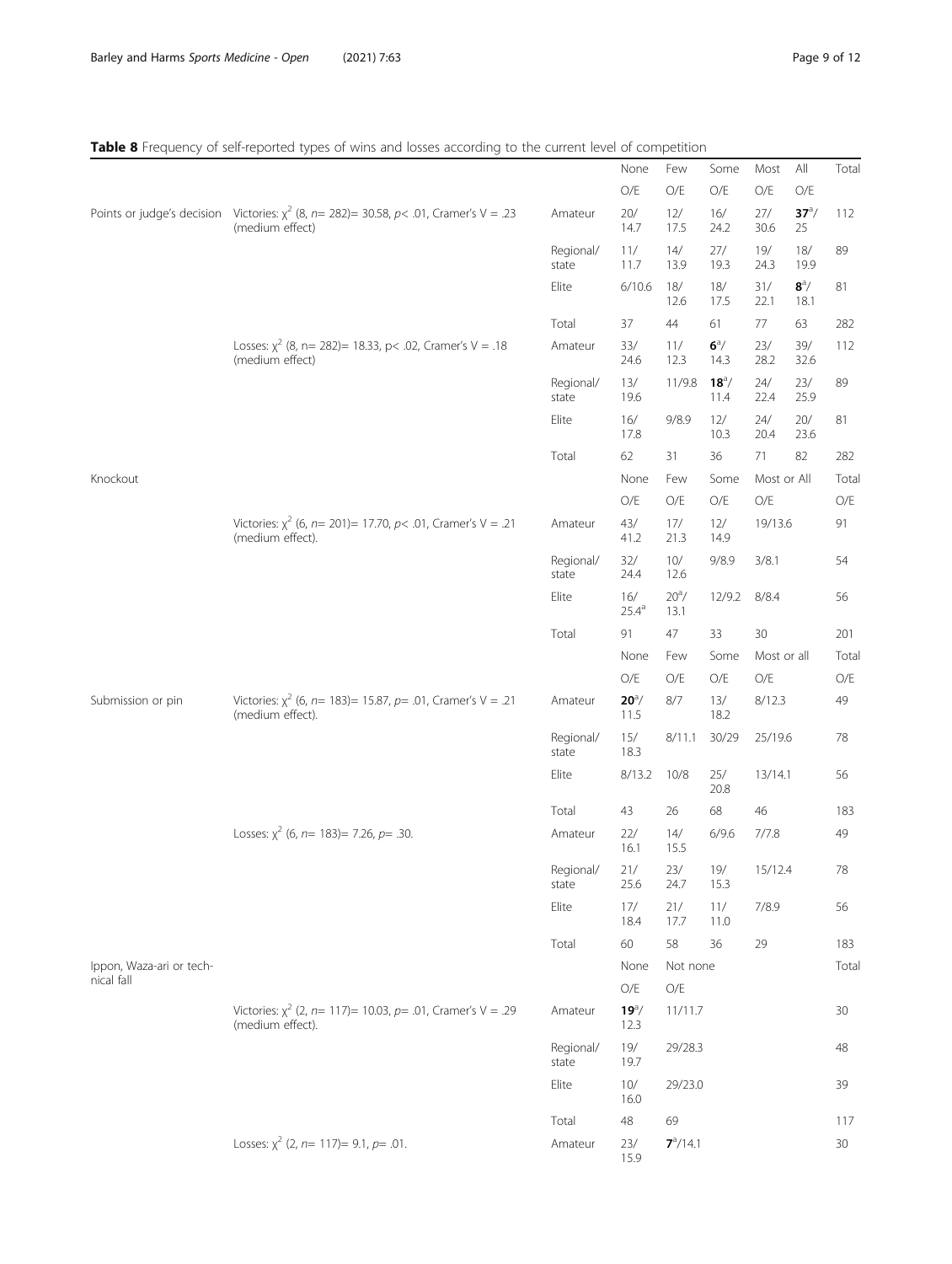|  |  |  | Table 8 Frequency of self-reported types of wins and losses according to the current level of competition (Continued) |
|--|--|--|-----------------------------------------------------------------------------------------------------------------------|
|  |  |  |                                                                                                                       |

| and a series of the substantial process to the contract of the series of the series of the first terms of the |                                |      |             |    |
|---------------------------------------------------------------------------------------------------------------|--------------------------------|------|-------------|----|
|                                                                                                               | Regional/ 22/ 26/22.6<br>state | 25.4 |             | 48 |
|                                                                                                               | Elite                          | 20.7 | 17/ 22/18.3 | 39 |
|                                                                                                               | Total                          | 62   | 55          |    |

Note: O observed count, E expected count.<sup>8</sup> and bolded = standardized residual > 1.96. Points or judge's decision applies to all sports. Knockout applies to Muay Thai/kickboxing, mixed martial arts and traditional striking sports. Submission or pin applied to Brazilian jiu-jitsu, wrestling, mixed martial arts and judo. Ippon, Waza-ari or technical fall applies to judo and wrestling

This study collected much information on the training habits of combat sports athletes. The frequency of training was similar across most combat sports with most athletes completing  $~4$ –5 combat and  $~2$ –3 non-combat sessions per week without a competition coming up and the frequency of combat sessions increasing when a competition is coming up. These results are comparable to previous research that observed that most competitive combat sports athletes trained 3–7 times a week [\[17](#page-11-0)]. When comparing between combat sports, we observed that MMA athletes generally completed more combat sessions than other sports both with and without a competition coming up, which may be a result of the wider range of skills (both striking and grappling) that they must practice. It was also found that elite athletes had more combat sessions per week than their lower-level contemporaries (amateur and regional/state), which would plausibly be the result of an increased commitment to training. Though interestingly, there was no difference between competitive levels and the frequency of non-combat sessions, which may suggest that the development of combat sports-specific skills is more important for competitive success than general strength and conditioning. The level of planning that goes into the regular training of the athletes that took part in this study and across combat sports in general is unclear. While there is a body of research looking at optimal loading and periodisation in combat sports [[14](#page-11-0)–[16](#page-11-0), [28](#page-11-0), [29\]](#page-11-0), it may be the case (especially at a lower level of competition) that such information is underutilised by competitors and support staff, which future research should aim to investigate.

There was a diverse range of competitive outcomes observed within the present study, yet no significant differences in winning or losing ratio between combat sports or competitive level were observed within the present study. However, we did observe that more amateur athletes than expected win all their victories via points or judge's decision and whereas fewer than expected elite athletes reported that all of their victories came using this method. We also observed more regional/state athletes reporting some of their losses to come by points or judge's decision than expected but less than expected in amateur athletes. More amateur athletes than expected reported none of few of their

wins coming by submission or pin as well as Ippon, Waza-ari or technical fall. Additionally, we observed fewer elite athletes reporting none of their wins coming by knockout than expected. The higher finishing rate in elite athletes combined with the increased rate of bouts decided by judges or points in amateurs may indicate that finishing ability is a key distinguisher between lower and higher-level competitive levels. However, it is worth noting that we did observe more elite athletes reporting only a few of their victories to come by knockout than expected which would contradict the rest of the trends within our data. Interestingly, while previous research has examined the factors underpinning competitive outcomes in combat sports [[19,](#page-11-0) [30\]](#page-11-0), there is a lack of research examining the differences between different competitive levels from an outcomes perspective. Much of the previous research comparing competitive levels in combat sports has focused on physiological and physical attributes [\[7](#page-11-0), [31](#page-11-0), [32\]](#page-11-0) instead of competitive outcomes. Better understanding such factors could aid in talent identification as well as tactical planning for athletes and support staff.

The present study analysed the potential correlations of age and BMI within the present study. Small but consistent findings about the association between age and many of the variables in the present study indicate that researchers should consider age to a covariate in analyses that involve research with combat sports athletes. A small positive correlation was observed between age and BMI, as well as a moderate correlation with career state. Logically, it does stand to reason that older age would be associated with increased body mass and being in a later state of a sporting career. The participants in this study typically had a BMI between 24 and 27, and there were no significant differences between combat sports which is surprising considering the higher prevalence of rapid weight loss strategies in some combat sports compared to others, such as MMA  $[18]$  $[18]$  $[18]$ . A small positive correlation was observed between BMI and career stage, which could be related to the increased age that people later in their career are likely to be. Given the vast majority of findings regarding BMI were not significant or of negligible strength, future research may not need to carefully control for BMI.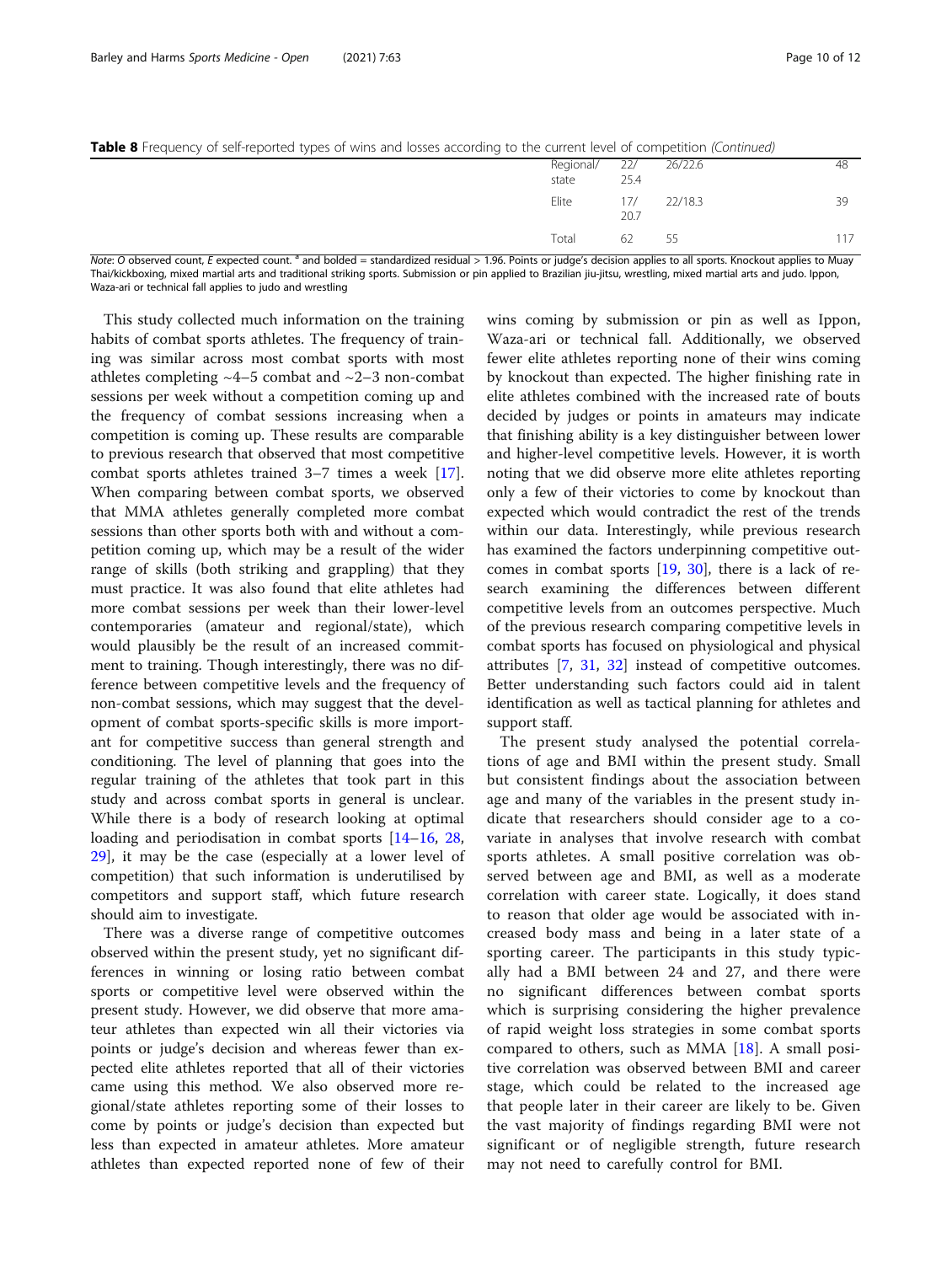<span id="page-10-0"></span>This study had many strengths including the large sample of athletes questioned as well as the in-depth questionnaire utilised. However, there are some limitations which must be considered. There are potentially issues with relying on self-reported data, though a sufficiently large total athlete sample was recruited to try and mitigate this confounder. Regardless, the potential limitation of the data being self-reported must be considered when interpreting the results. Unfortunately, there was not a large enough female sample to examine potential sex-based differences in combat sports profiles. While age was accounted for, there would be value in replicating the current study with wrestlers who were younger and at an earlier stage of their career, considering that the wrestlers in the present study reported being closer to the end of their career. Around half of the participants in this study were from the USA, there may be a benefit in conducting specific investigations of athletes in different countries to example potential differences across cultures. It is also worth noting that the questionnaire was only available in English so it is unclear if the results would apply to non-English speaking populations. There would also be value in the future of getting a larger sample of karate and taekwondo competitors, as in the current study that had to be combined into the traditional striking sports category for analysis.

## Conclusion

This study provides important information on the competitive habits/outcomes and history of combat sports athletes as well as highlighting the general homogeneity of findings across different types of combat sports as well as different levels of competition. Such information can be used to understand the developmental trajectories of combat sports participants as well as providing guidance regarding benchmarks for BMI, typical training schedules and competitive outcomes across different combat sports and competitive levels. These benchmarks can help inform training program design as well as the development of policies by regulatory bodies and organisers. For example, a better understanding of training frequency can help inform advice given on injury prevention, especially across different combat sports (different advice may need to be given to MMA athletes than those in BJJ). Future research should aim to further examine how differing factors (e.g. training frequency and age begun competing) relate to competitive success across competitive levels.

#### Abbreviations

BMI: Body mass index; BJJ: Brazilian jiu-jitsu; MT/KB: Muay Thai/kickboxing; MMA: Mixed martial arts; TSS: Traditional striking sports

## Supplementary Information

The online version contains supplementary material available at [https://doi.](https://doi.org/10.1186/s40798-021-00345-3) [org/10.1186/s40798-021-00345-3.](https://doi.org/10.1186/s40798-021-00345-3)

Additional file 1. Frequency of self-reported wins and losses by knockout according to current level of competition: Initial frequencies. Frequency of self-reported wins and losses by submission or pin according to current level of competition: Initial frequencies. Frequency of selfreported wins and losses by Ippon, Waza-ari or technical fall according to current level of competition: Initial frequencies. Questionnaire: \*Note: This questionnaire was delivered in Qualtrics, so the below serves as a description of the survey\*.

#### Acknowledgements

The authors would like to that all the participants for their time taking part in this study

#### Authors' contributions

OB and CH conceived and designed the study. OB collected the data. OB and CH analyzed the data, interpreted the results and drafted the manuscript. Both authors reviewed and approved the final version.

#### Funding

The present study received no funding.

#### Availability of data and materials

The datasets generated and/or analysed during the current study are not publicly available due to ethical restraints but are available from the corresponding author on reasonable request.

#### **Declarations**

#### Ethics approval and consent to participate

This study was approved by the Edith Cowan University's research ethics committee. All participants provided informed consent to be in the study.

#### Consent for publication

Not applicable.

#### Competing interests

The authors, Oliver Barley and Craig Harms, declare that they have no competing interests.

#### Author details

<sup>1</sup> Centre for Exercise and Sports Science Research, School of Medical and Health Sciences, Edith Cowan University, 270 Joondalup Drive, Joondalup, WA 6027, Australia. <sup>2</sup>School of Arts and Humanities, Psychology and Criminology, Edith Cowan University, Joondalup, WA, Australia.

#### Received: 10 March 2021 Accepted: 7 July 2021 Published online: 25 August 2021

#### References

- Barley OR, Chapman DW, Abbiss CR. The current state of weight-cutting in combat sports. Sports. 2019;7(5):123. <https://doi.org/10.3390/sports7050123>.
- 2. Reale R, Slater G, Burke L. Acute weight loss strategies for combat sports and applications to olympic success. Int J Sports Physiol Perform. 2016.
- 3. Barley OR, Chapman DW, Guppy SN, Abbiss CR. Considerations when assessing endurance in combat sport athletes. Front Physiol. 2019;10:205. <https://doi.org/10.3389/fphys.2019.00205>.
- 4. Bu B, Haijun H, Yong L, Chaohui Z, Xiaoyuan Y, Singh MF. Effects of martial arts on health status: a systematic review. Journal of Evidence-Based Medicine. 2010;3(4):205–19. [https://doi.org/10.1111/j.1756-5391.201](https://doi.org/10.1111/j.1756-5391.2010.01107.x) [0.01107.x](https://doi.org/10.1111/j.1756-5391.2010.01107.x).
- 5. Schwartz J, Takito MY, Del Vecchio FB, Antonietti LS, Franchini E. Healthrelated physical fitness in martial arts and combat sports practitioners. Sport Sciences for Health. 2015;11(2):171–80. [https://doi.org/10.1007/s11332-015-](https://doi.org/10.1007/s11332-015-0220-6) [0220-6.](https://doi.org/10.1007/s11332-015-0220-6)
- 6. James LP, Haff GG, Kelly VG, Beckman EM. Towards a determination of the physiological characteristics distinguishing successful mixed martial